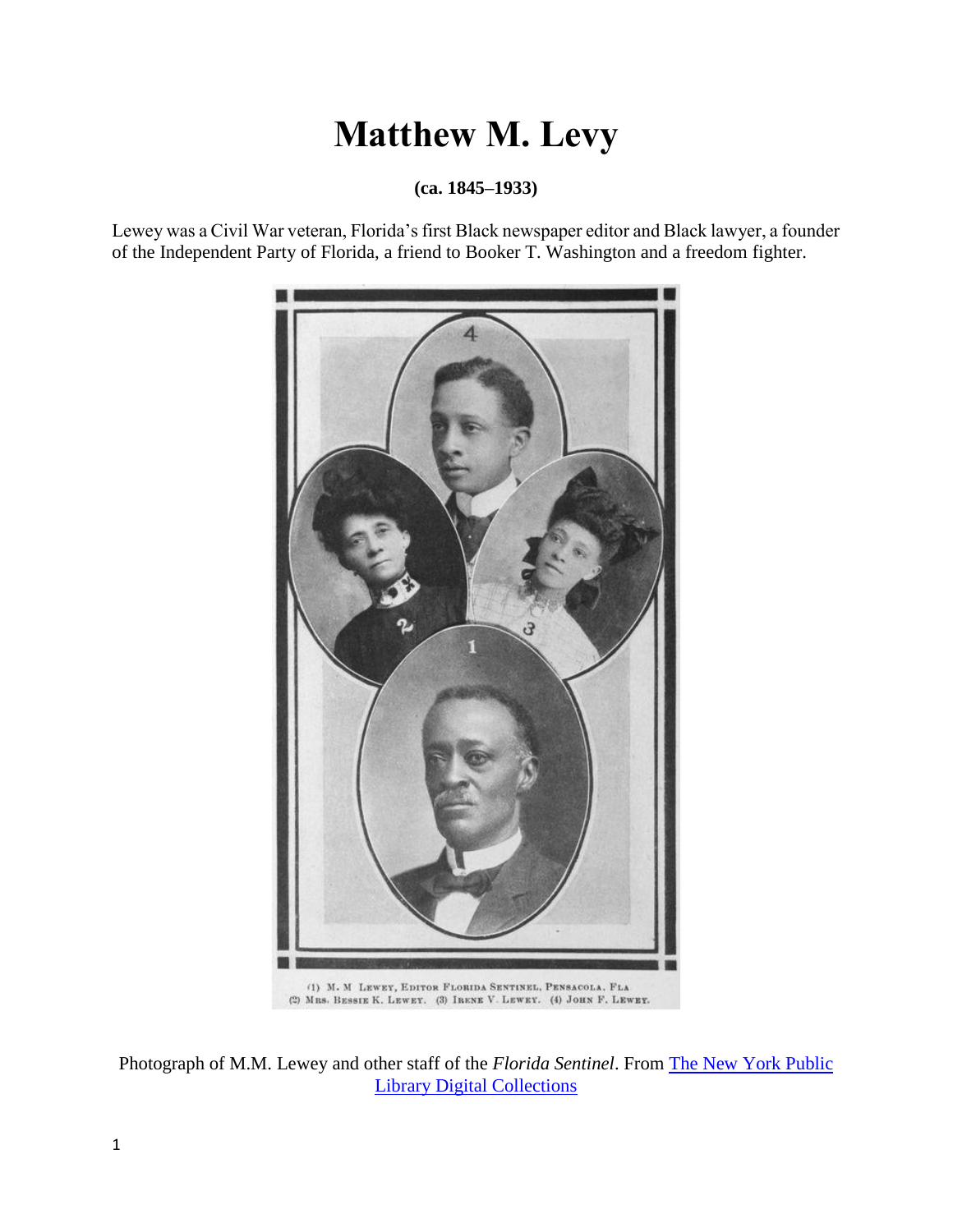# **A forgotten obituary: The legacy of Sgt. Matthew M. Lewey**

- [Avery Lotz, Staff Writer](https://www.alligator.org/users/profile/Avery%20Lotz)
- Jul 28, 2020 Updated Jul 28, 2020

Lewey was a Civil War veteran, Florida's first Black newspaper editor and Black lawyer, a founder of the Independent Party of Florida, a friend to Booker T. Washington and a freedom fighter. He stood with [Josiah T. Walls](https://www.alligator.org/news/a-forgotten-obituary-the-life-of-josiah-t-walls/article_42dec7ba-6633-11e9-92bf-eb894d55b5f2.html) to fortify Alachua County through reconstruction and served as a mayor, teacher and justice of the peace.

John Lewey, 56, holds a piece of his great great grandfather's history in his hands: an article from The Florida Sentinel published on April 22, 1933. It's yellowed and worn, and held together with tape.



Courtesy of John Lewey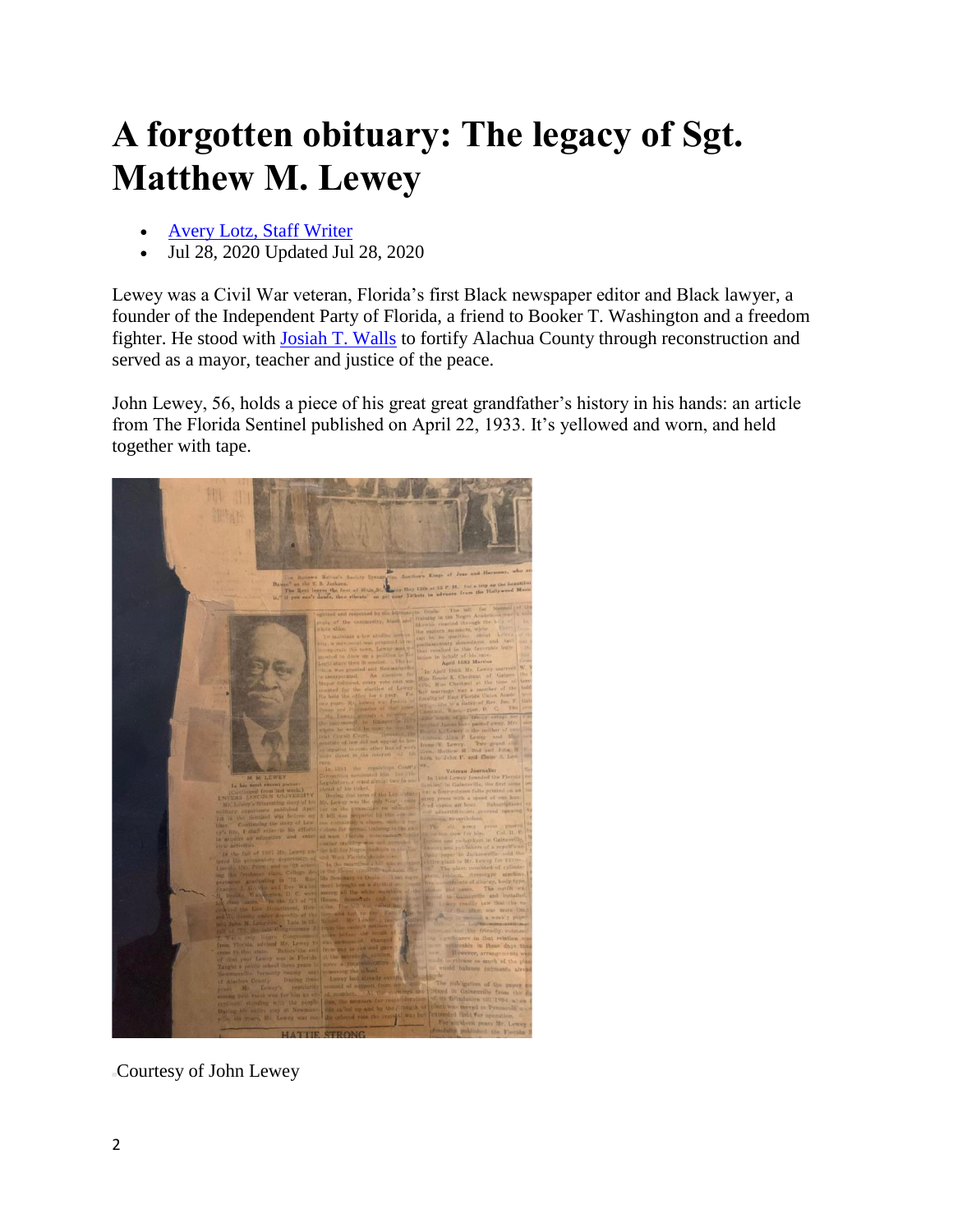Last week, a member of the Alachua County Historical Commission posted a question on the Historic Haile Homestead Plantation Facebook page:

"Does anyone know which member of the 55th Mass USCT settled in Gainesville after the war and became a lawyer, teacher and publisher?"

There was no answer — very few know his story.

John lives in Jacksonville, more than 70 miles from where his ancestor is buried in Gainesville.

He said he's saddened that Alachua County hasn't recognized Lewey's contributions to society. But he's glad his history is gradually being uncovered.

The Alligator spoke with experts to learn more about Lewey and his place in Alachua County's history. Some posed the question: Has his legacy been forgotten?

#### **Thenceforward, and forever free**

For the first 15 years of his life, Lewey lived in Maryland, a slave state, where he received little formal schooling aside from a short time at a private Black school, according to Irvine Garland Penn's "The Afro-American Press and Its Editors."

His parents, John and Elizabeth, wanted their son to succeed.

They sent him to live in New York, where he would receive a traditional education for the first time in his life, according to Penn's text.

While in New York, he attended Madison Street Presbyterian Church, which was one of the leading Black Freedom Movement churches in the 19th century, said UF history professor Paul Ortiz.

However, with President Abraham Lincoln's 1863 [Emancipation Proclamation,](https://www.archives.gov/exhibits/featured-documents/emancipation-proclamation/transcript.html) Lewey put his own life on hold to protect the Union.

At 17, Lewey was prepared to make the ultimate sacrifice for the U.S., a country that labeled him as three-fifths of a human, Ortiz said.

The Proclamation stated that freed slaves "will be received into the armed services of the United States." More than 1,000 Black men joined the fight, Ortiz said. Lewey joined the Massachusetts 55th Regiment, an African American troop of the Union Army. Joining the army as a freed slave was an act of bravery, Ortiz said.

"Signing up in 1863 meant you could be treated as a slave when you're captured and had no rights as a Black man," he said.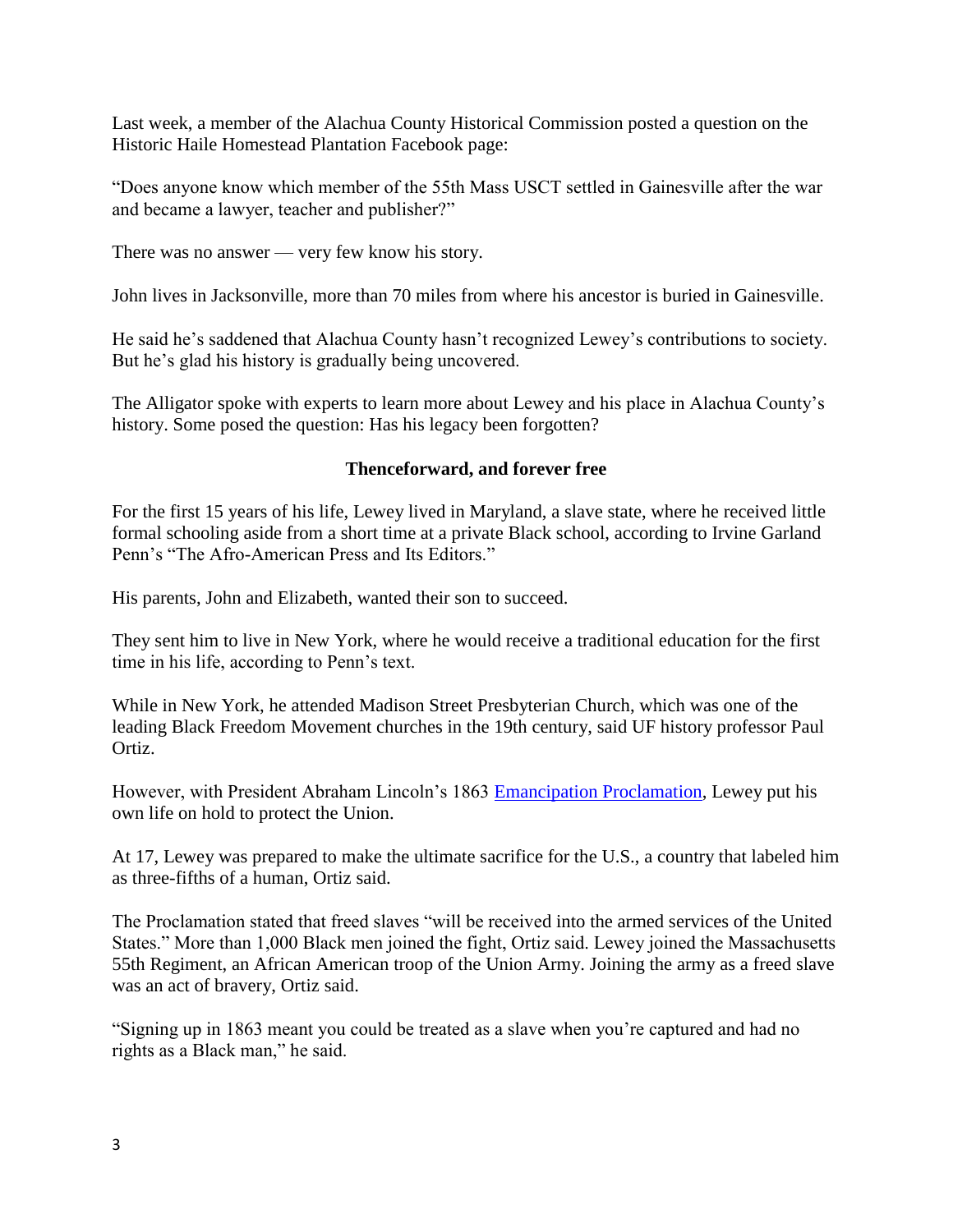If Lewey and his fellow Black soldiers were captured by the South, it was essentially a death sentence, Ortiz said. Despite Lincoln's order that slaves in rebellious states were "thenceforward, and forever free," captured Black Union soldiers could be tried as slaves — many were killed.

Despite the risk, Lewey fought, said Richard Macmaster, a Gainesville resident and retired history professor.

"If you were a young African American in 1863, this was the very first time a state — much less the federal government — had said you could fight for freedom," MacMaster said.

He added that the 55th was the sister regiment to the 54th, a [famous](https://www.history.com/topics/american-civil-war/the-54th-massachusetts-infantry) African American Union infantry regiment.

Lewey worked his way to the rank of senior sergeant and color bearer, according to Leedell W. Neyland's "Twelve Black Floridians."

The color bearer carried the flag of the regiment and led troops into battle, Ortiz said. While this position was considered an honor, holding the flag steps ahead of the rest of the regiment meant risking being shot at first — without a weapon to shoot back.

At the Battle of Honey Hill in South Carolina on Nov. 30, 1864, the danger of Sgt. Lewey's position became reality, Ortiz said. He was struck by shrapnel and musket fire and fell to the ground in a battle lost to the Confederate Army. Lewey's injuries were so severe that many left the battle assuming he had died.

In President Bill Clinton's [Medal of Honor service](https://www.c-span.org/video/?c4887835/user-clip-medal-honor-ceremony-andrew-jackson-smith) for the Union soldier who picked up Lewey's flag, former president Andrew Jackson Smith mistakenly stated that the previous color bearer, Lewey, was dead.

He lived.

# **A call to rebuild Florida**

After the war, Lewey was transferred to New York's De Camp General Hospital where he recovered from his injuries, according to Leedell W. Neyland's findings.

Around the age of 20, he enrolled at Lincoln University in Pennsylvania to continue his studies, Ortiz said. He graduated with distinction and moved to Washington D.C. to attend Howard Law School. While attending Horward, he befriended fellow Civil War veteran, [Josiah T. Walls.](https://www.alligator.org/news/a-forgotten-obituary-the-life-of-josiah-t-walls/article_42dec7ba-6633-11e9-92bf-eb894d55b5f2.html)

Walls urged him to move to Alachua County where there was unclaimed land, open leadership positions and a failing economy, Ortiz said.

Lewey moved to Newnansville, a town near Gainesville in 1876, according to Neyland's text. There, he practiced law and oversaw minor criminal trials as the justice of peace, served as the mayor and worked as a school teacher.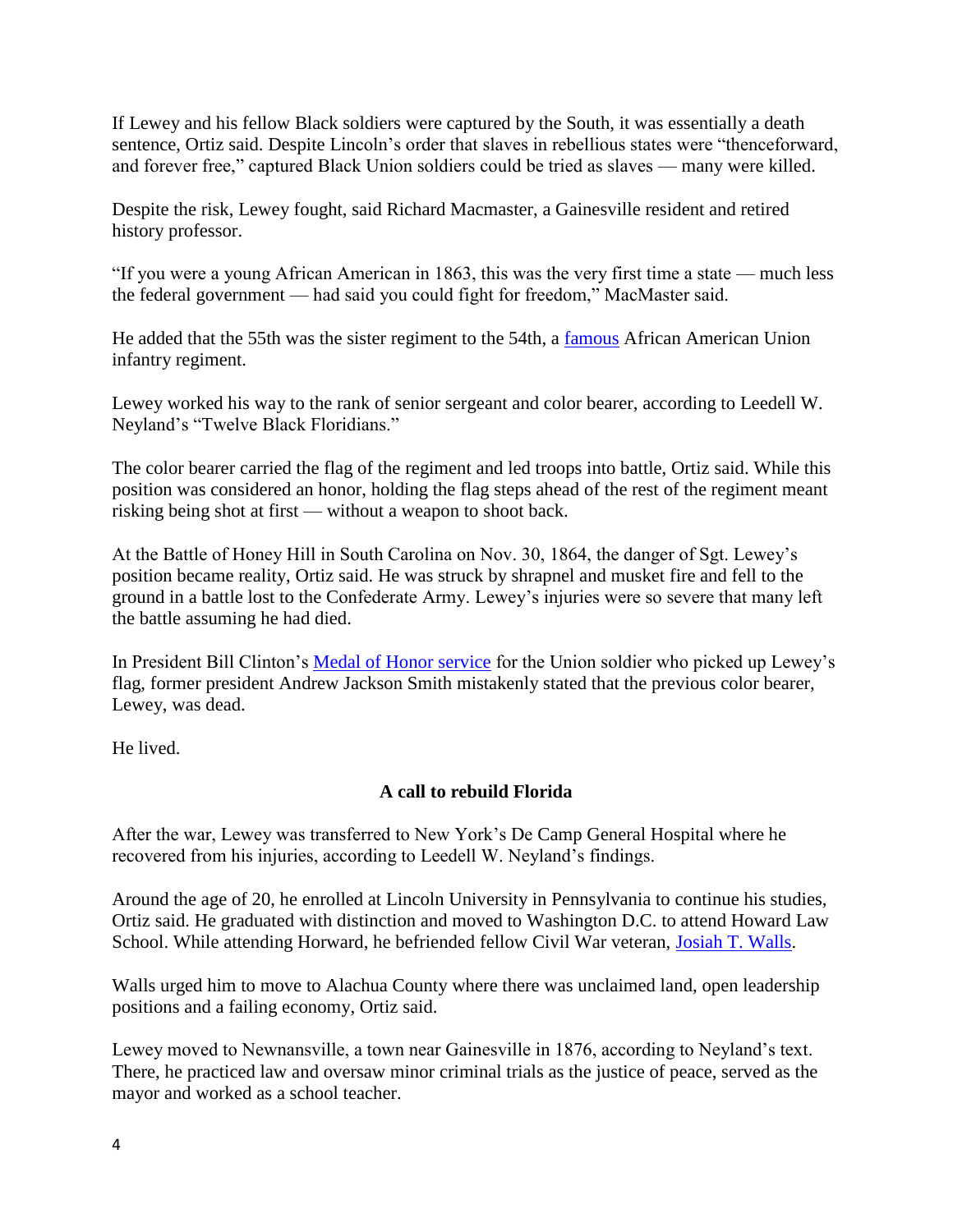"During his entire stay in Newnansville, six years, Mr. Lewey was recognized and respected by the businesspeople of the community, Black and white alike," according to a 1933 edition of the Florida Sentinel.

While working for the state legislature, Lewey was instrumental in creating the Union Academy in Gainesville and worked to lay the foundations for Florida Agricultural and Mechanical University, MacMaster said. The Union Academy was the first school for African Americans in Gainesville and Alachua County.

Lewey aligned himself with the anti-corporate wing of the Republican Party, which focused on stopping the rapid spread of monopolistic railroads through small farms and advocated for Black workers in opposition to the Democratic party, according to a 1872 state legislature [speech](https://www.marxists.org/history/etol/newspape/atc/2035.html) given by John W. Wyatt.

A goal of Lewey's was to create an equitable educational system for all — not just for the wealthy sons and daughters of plantation owners, Ortiz said.

A timeline of the Pleasant Street District lists that Lewey was elected to the Florida House of Representatives in 1882.

Despite Lewey's service to Alachua County, the anger of white supremacy seeped into his path, the professor added.

"The thing that really enraged the former Confederacy leadership, which was trying to take power in the white supremacy movement, is the fact that you have these Black Union Army veterans like Lewey and Walls who are rising to positions of leadership," Ortiz said. "You have a man who was actually a U.S. Army hero, wounded in combat."

In April 1883, Sgt. Lewey married Bessie K. Chestnut, according to the copy of The Sentinel owned by John Lewey.

A coalition of Black minds, including Lewey, met in Gainesville for an [emergency conference](https://omeka.coloredconventions.org/items/show/1099) in 1884, Ortiz said. The meeting was held to combat the close-minded, one-party Republican state of Florida.

Lewey was nominated as the secretary of the conference, with the transcript reading: "Hon. John Wallace, of Leon, moved that Hon. M. M. Lewey, of Alachua, be the permanent secretary of the conference."

"Gainesville was known as a center of organizing Black leadership, Black economic development and educational attainment, and it took decades of white supremacy to erase that," Ortiz said.

After years of being the target of white supremacy, Lewey and his fellow Black activists started the Independent Party of Florida — the first biracial party in the deep South, a symbolic division of the U.S. that consists of Georgia, Alabama, South Carolina, Mississippi and Louisiana.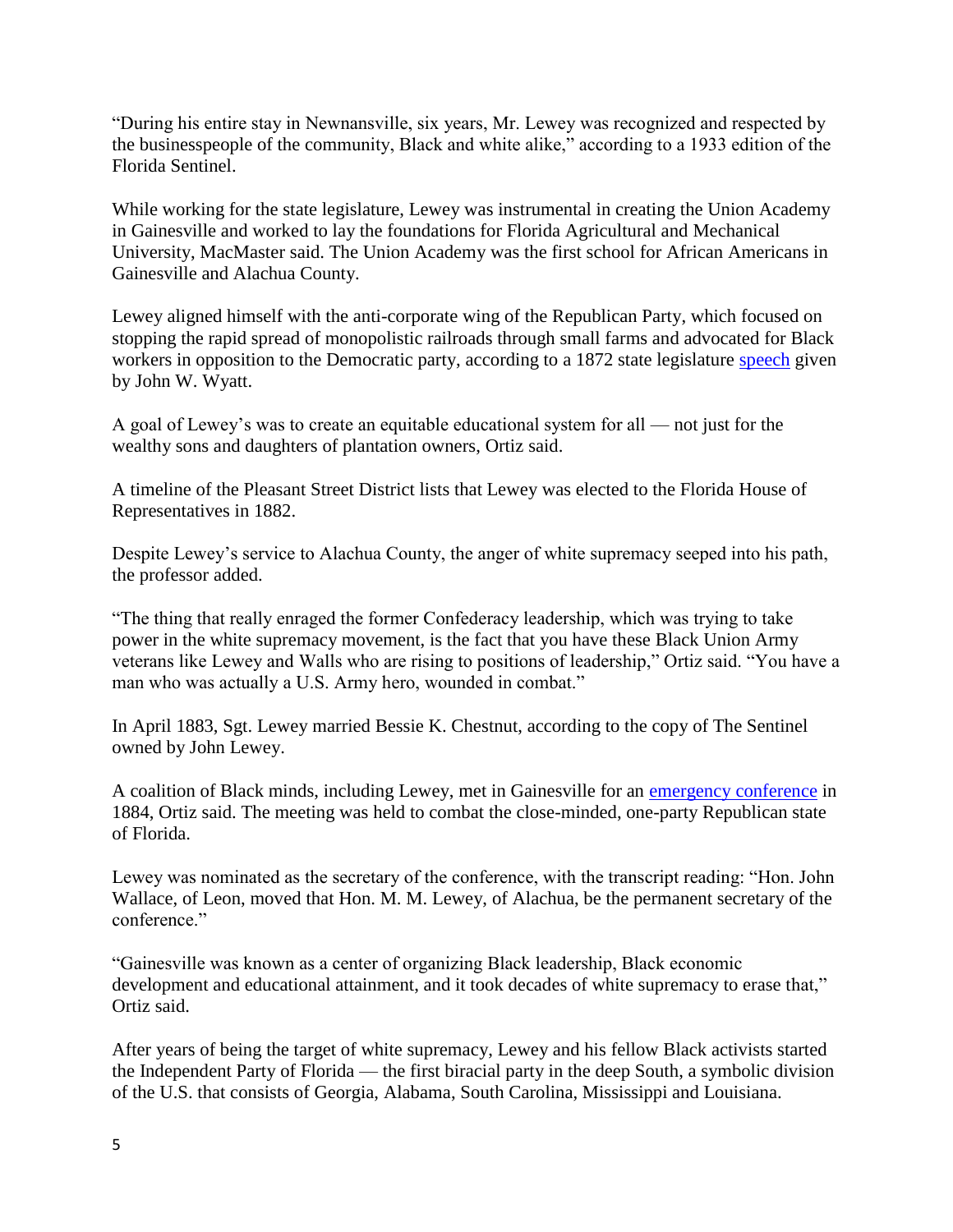"It's so amazing to me when I hear people say 'Multiculturalism is a new idea. Interracial activism is a new idea, because no, it is not," Ortiz said. "In 1884, people in this conference argued that the way that African Americans were going to defend their voting rights was to align themselves with white people who are just as dissatisfied with the party of white supremacy."

## **The Florida Sentinel: Organ of the Colored People of Florida**

In 1887, Lewey journeyed into a different career path: journalism.

He founded the Gainesville Sentinel, a newspaper aimed at elevating Black voices, businesses and experiences. His colleagues described him as "irrepressible," according to a [1900 edition of](https://chroniclingamerica.loc.gov/lccn/sn83027091/1900-11-17/ed-1/seq-10/#date1=1789&index=0&date2=1900&searchType=advanced&language=&sequence=0&lccn=sn83027091&words=Lewey+M+m+Matthew&proxdistance=5&state=&rows=20&ortext=Matthew+M+Lewey%2C+Pensacoloa&proxtext=&phrasetext=&andtext=&dateFilterType=yearRange&page=1)  [the Colored American,](https://chroniclingamerica.loc.gov/lccn/sn83027091/1900-11-17/ed-1/seq-10/#date1=1789&index=0&date2=1900&searchType=advanced&language=&sequence=0&lccn=sn83027091&words=Lewey+M+m+Matthew&proxdistance=5&state=&rows=20&ortext=Matthew+M+Lewey%2C+Pensacoloa&proxtext=&phrasetext=&andtext=&dateFilterType=yearRange&page=1) a leading Black newspaper of the time from Washington D.C.

According to a 1933 edition of the Florida Sentinel, the original plant for Lewey's newspaper could publish 100 papers an hour — but Lewey wanted to speed things up. The article described how Lewey purchased a plant from Jacksonville and moved its technology to Gainesville.

Despite Gainesville being a haven for Black voices, Alachua County was also a breeding ground for racism, Ortiz said.

Florida had the highest per capita lynching rate of any U.S. state, according to the Equal Justice Initiative's Lynching in America: Confronting the Legacy of Racial Terror [report.](https://eji.org/reports/lynching-in-america/) Lewey's activism through The Gainesville Sentinel shone as a beacon of hope for some, but made him a target for white supremacists, the UF professor said.

"This county was ground zero for anti-Black violence," Ortiz said. "So to speak out, you either had to be able to defend yourself, or you had to be in a community where people would defend you."

Lewey made the decision to leave Gainesville behind and moved to Pensacola in 1894, Ortiz said. There, he dropped the city name from his newspaper's title and created the Florida Sentinel.

In 1905, Lewey launched the Pensacola streetcar boycotts, Ortiz said. The city temporarily suspended segregation in its streetcars — 50 years before the famous Montgomery bus boycotts began.

In 1911, he was named President of the National Negro Press Association.

The Sentinel became one of the top 10 Black-owned newspapers in the U.S., Ortiz said. It included editorials from world-renowned Black speakers and activists, such as Ida B. Wells, Booker T. Washington and Mary McLeod Bethune.

"It became a place to really showcase Black political, cultural and educational attainment," Ortiz said. "It also was a place to launch Civil Rights struggles."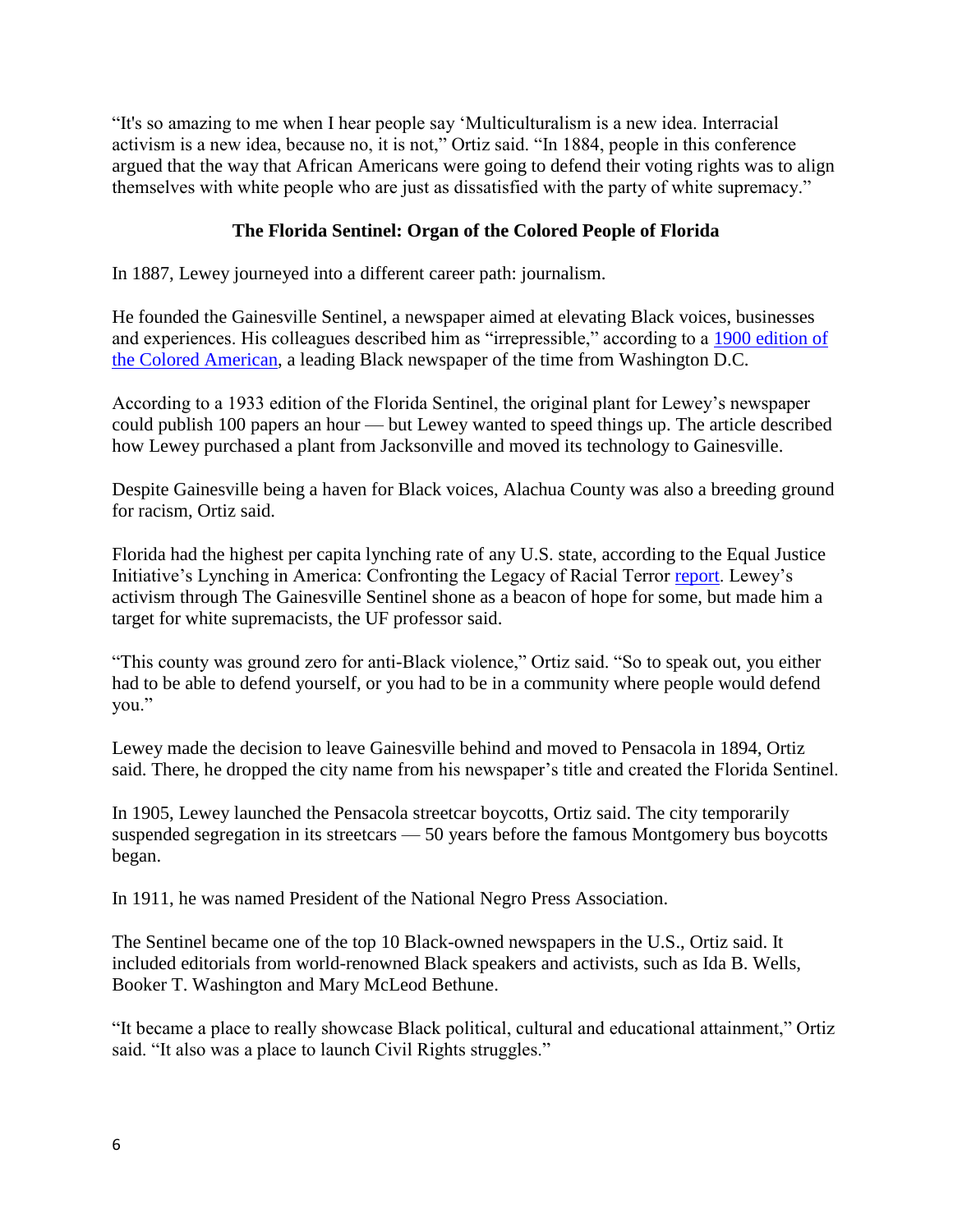His work as the editor of the Sentinel led him to become a founding member of the Associated Negro Press in 1919 — a Black newswire that distributed stories to newspapers across the country.

## **75-year-old freedom fighter and 85-year-old editor**

Even by today's standards, Lewey continued to work at an age when most had already retired, Ortiz said.

In 1912, he accompanied Booker T. Washington on his tour of Florida and wrote about his visit in the Florida Sentinel, according to a March 1912 publication of The Lakeland Evening Telegram.

In 1920, he, along with his wife Bessie and their two children, registered to vote—an act of courage against the Ku Klux Klan, Ortiz said. After World War I, he worked to register Black voters, arguing that they had fought in every American war and deserved to have their voices heard.

On the Sentinel's 46th birthday, the then 85-year-old finally announced his retirement in 1930, according to a newspaper statement. While there are discrepancies regarding the year of his death, he is believed to have died Aug. 12, 1933, in Jacksonville, Florida at 88.

While he died in Jacksonville after moving from Pensacola, he is buried in Mount Pleasant Cemetery in Gainesville, MacMaster said.

Mount Pleasant Cemetery is now a regular site for burial ceremonies for Chestnut Funeral Homes, Director Larry Saunders said. The funeral home, run by Saunders, Charles Chestnut II and Charles S. Chestnut IV, has served Gainesville for more than 100 years.

The funeral home curated the burial of their distant cousin — Matthew Lewey — over 90 years ago.

"In history, We kind of just go from the high point to the next high point," MacMaster said. "So it seems as though apart from being victims, African Americans weren't really doing much in Florida between reconstruction and the civil rights movement in the '60s and '70s, and that's just not true. People like Matthew Lewey were really fighting the good fight, year after year, and he was doing it right up until he was very very old — older than I am."

To Ortiz, his legacy could have died with him.

Neither his name nor his contributions to the county, state or country are mentioned on the Alachua County History website. He isn't taught about in many classes. There are no buildings, monuments or schools built in his name — while those of Confederate soldiers litter the country, Ortiz said.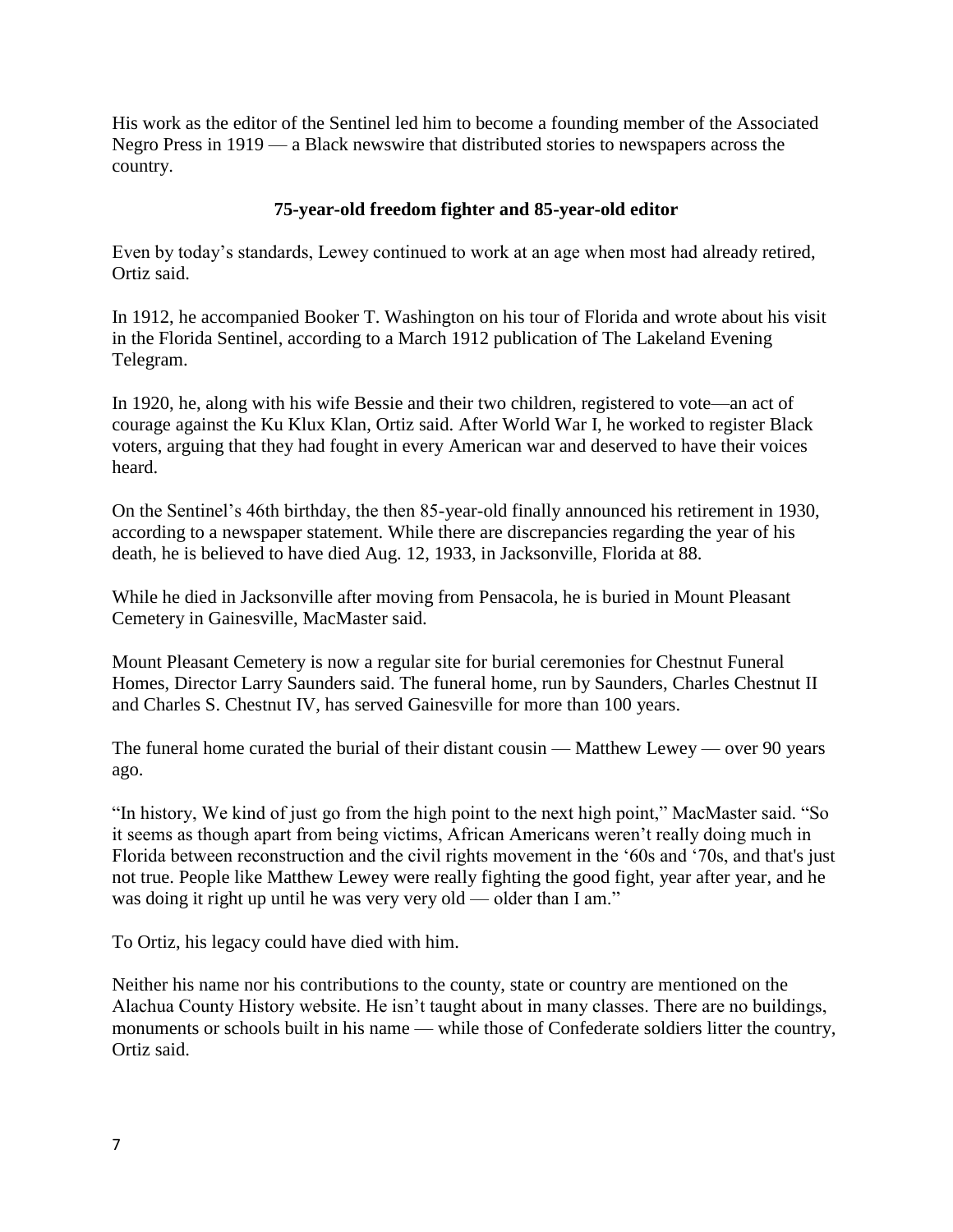However, Ortiz said he believes Alachua County has an opportunity to reinvigorate Lewey's story in the way Lewey himself would have wanted.

Lewey would have wanted a school curriculum that taught a full scope of African American history — not one that begins with the civil rights movement in 1964, Ortiz said. The role of Black citizens in rebuilding the country after the Civil War must be recognized.

"That history was suppressed," Ortiz said. "That history was whitewashed. Now we have the opportunity to set the record straight."

#### **Additional Information:**

#### **Matthew M. Lewey**

Matthew Lewey was born in Maryland and attended Howard Law School. He later moved to Florida, and established the Gainesville Sentinel in 1887, but changed its name to the Florida Sentinel when he moved to Pensacola in 1894. A leading African American newspaper, it was circulated throughout the South, and at one time was the South's largest black newspaper. Lewey also served as the first president of the Florida Business League, an organization formed to aid blacks in business.

Journalism professor Patrick S. Washburn describes the role of the black press in America as "operating against a background of continual inequalities for blacks and a white America that routinely, and sometimes fiercely and even illogically, fought the granting of any new rights, black newspapers came to be in the vanguard of the struggle." He also argues that the black press was necessary because of the racial bias in white papers. Simply put, "white newspapers virtually refused to cover blacks unless they were athletic stars, entertainers, or criminals, blacks were forced to read their own papers to learn about everyday black life in communities across the country." Because the African American press was so intentionally focused on black news and concerns, it may not be surprising that the white-run Florida papers we've digitized, which do refer to each other frequently, by and large don't address the existence of the black press. However, we will point out that some papers had regularly occurring columns or pages that made [space for African American news,](https://ufndnp.wordpress.com/2016/02/08/exploring-african-american-history-in-florida-using-digitized-newspapers/) but, in our collection of papers, this example seems to be the exception and not the rule. Some of the more outspokenly segregationist papers in Florida at this time opposed the inclusion of such columns with the argument that it involves ["pushing the negro forward to a place where he does not belong."](https://chroniclingamerica.loc.gov/lccn/sn95047216/1906-03-24/ed-1/seq-9/)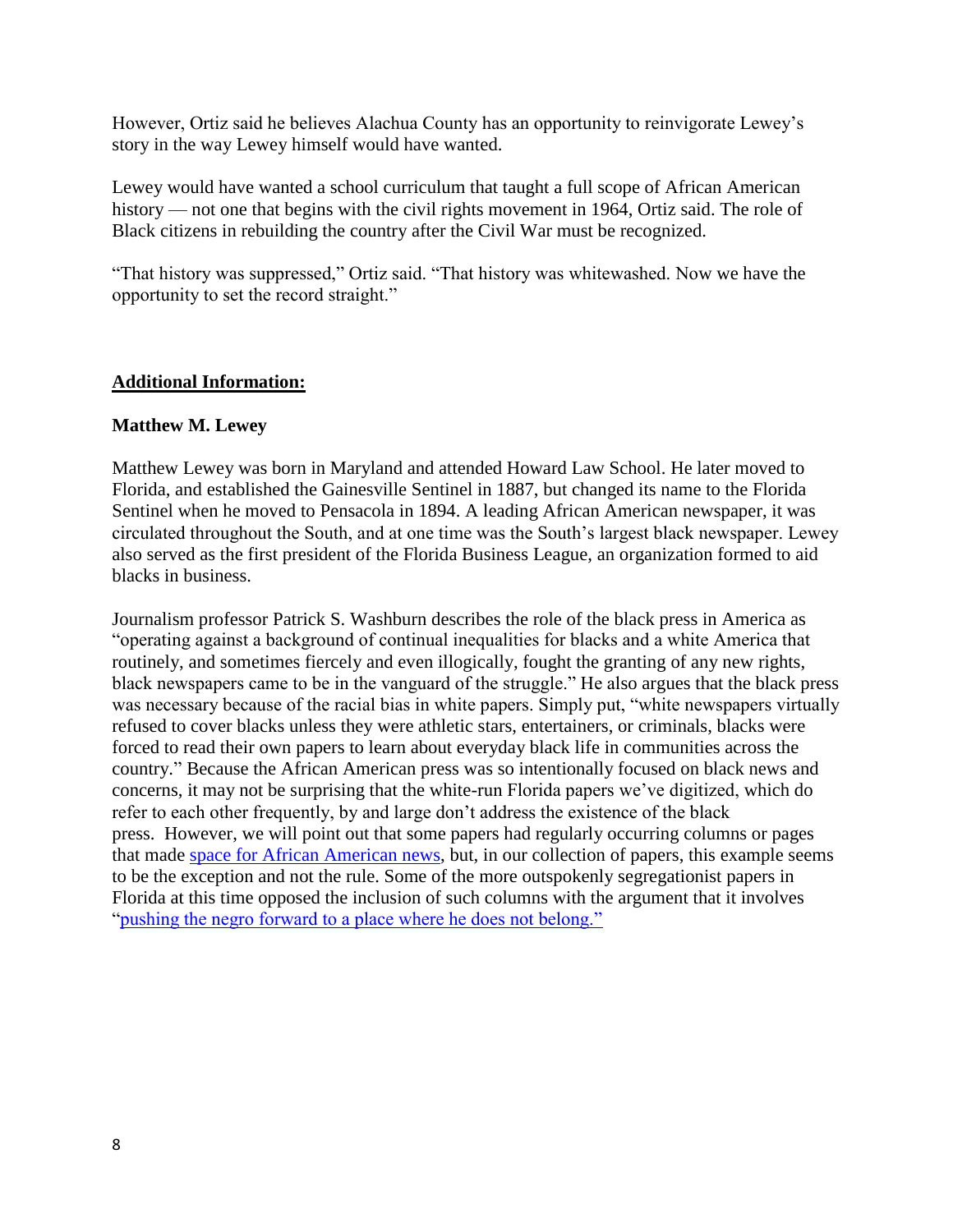M. M. Lewey, editor of The Sentinel, published at Pensacola, has just installed a new power press. Lewey formerly published his paper in Gainesville and was one of the most popular negroes that ever resided in Alachua county. He is well educated. and was at one time a practicing attorney in this city. He was also a member of the Legislature from this county in 1883 and was instrumental in preventing the East Florida Seminary from being removed from Gainesville to Ocala. Lewey is a great hustler for business for his paper, and The Sun is glad to hear of his sucсевв.

[The Gainesville daily sun-March 9, 1908](https://chroniclingamerica.loc.gov/lccn/sn95026977/1908-03-09/ed-1/seq-4/)

Despite the infrequent mention of the African American press, there is a pleasantly surprising amount of positive coverage of Editor Matthew M. Lewey (stylized as M. M. Lewey) and the *Florida Sentinel*. The paper served a variety of cites during its publication period. It was published in Gainesville from 1887-1894, Pensacola from 1894-1914, and Jacksonville from 1914-1931. Lewey was born in Baltimore, Maryland in 1848 and, prior to moving to Florida, he served in the Civil War for the Union. He eventually became involved in politics and served as both a Justice of the Peace for Alachua County and a member of the Florida House of Representatives prior to starting the *Florida Sentinel.* 

During Lewey's time in Pensacola, *The Pensacola journal* regularly discussed his involvement with groups like the [Negro Business League](https://chroniclingamerica.loc.gov/lccn/sn87062268/1910-06-03/ed-1/seq-8/) and [Republican Party.](https://chroniclingamerica.loc.gov/lccn/sn87062268/1912-01-27/ed-1/seq-2/) Lewey also supported [education for African Americans,](https://chroniclingamerica.loc.gov/lccn/sn87062268/1906-08-02/ed-1/seq-8/) even [appearing](https://chroniclingamerica.loc.gov/lccn/sn87062268/1912-03-02/ed-1/seq-7/) and [traveling](https://chroniclingamerica.loc.gov/lccn/sn95047222/1912-03-02/ed-1/seq-5/) with Booker T. Washington when he visited Florida in 1912. The white press was generally complimentary of his work with both *[The Chipley banner](https://chroniclingamerica.loc.gov/lccn/sn95047263/1900-01-06/ed-1/seq-2/)* and the *[Gainesville daily sun](https://chroniclingamerica.loc.gov/lccn/sn95026977/1908-03-09/ed-1/seq-4/)* complementing his work. *The Pensacola journal* seemed to praise the Christmas edition of the *Florida Sentinel* almost annually as well as their annual special edition published in the summer. *The Pensacola journal's* praise for the [1912 special edition](https://chroniclingamerica.loc.gov/lccn/sn87062268/1912-07-14/ed-1/seq-5/) highlights the "graphic account of the recent tour of Dr. Booker T. Washington through Florida" calling the paper "a very fine effort" while also denoting that it is "a negro newspaper."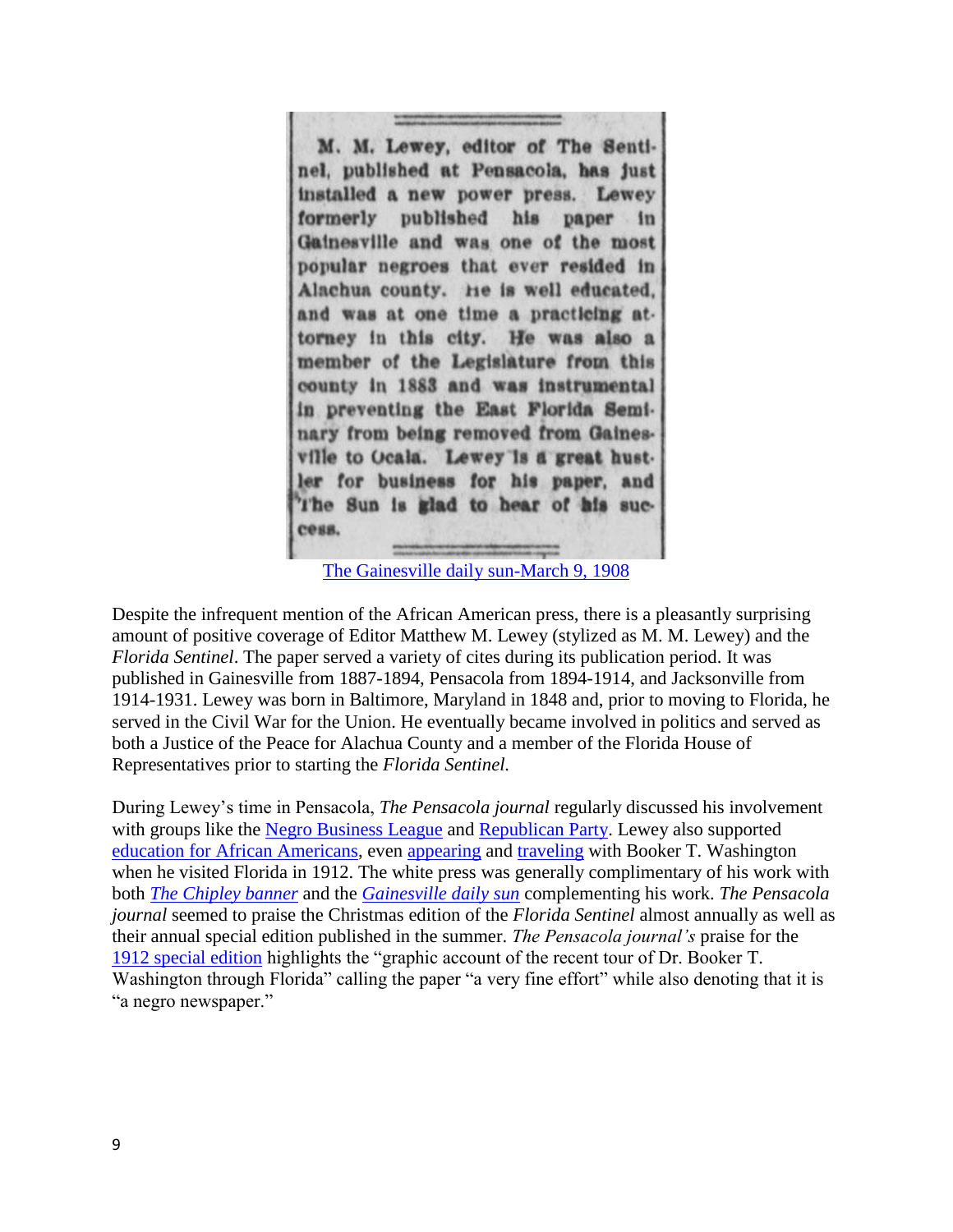

[The Pensacola journal-January 27, 1912](https://chroniclingamerica.loc.gov/lccn/sn87062268/1912-01-27/ed-1/seq-2/)

Despite the considerable praise *The Pensacola journal* heaped on M.M. Lewey, their coverage of his activities eventually and abruptly ceased. We know that he moved the paper to Jacksonville in 1914, but to our knowledge there is no mention of it occurring in our newspapers. However, in the year prior to the move, his name does begin to appear in the legal notice section of the paper. In one announcement, the manager of [Ferris Warehouse and Storage Co.](https://chroniclingamerica.loc.gov/lccn/sn87062268/1913-09-02/ed-1/seq-5/) was to "sell to the highest bidder for cash, one lot of household furniture, property of M. M. Lewey, stored in our warehouse upon which no charges have ever been paid." And on [September 23, 1913](https://chroniclingamerica.loc.gov/lccn/sn87062268/1913-09-23/ed-1/seq-2/) there is a story about the City Tax Collector seizing his property to cover taxes he owed. This is the last story about Lewey in *The Pensacola journal* and it stands in stark contrast to the tone of the other articles in which he is discussed.